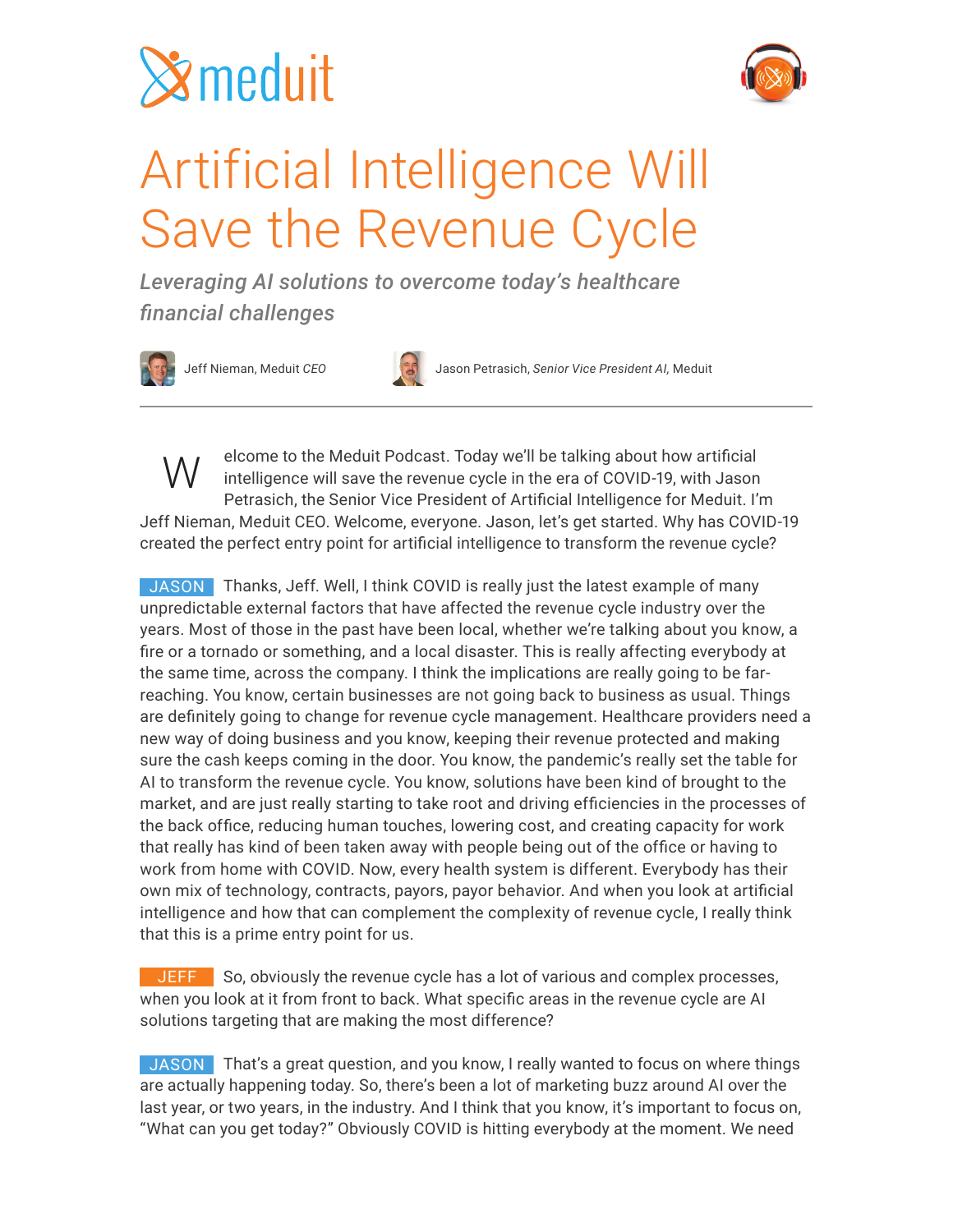

short-term solutions. So, there's really four kind of key areas that I would point out on that. The first is, Autonomous Clinical Coding. So, many of you may be familiar with ACC and you know, advances in processing coding of claims that were created over the last decade or so. But we've really moved forward with artificial intelligence into a—kind of a new generation where an autonomous clinical coding engine can pick up a chart, pull out all of the relevant pieces of medical information, create a complete audit trail of mapping of clinical information to specific codes, and actually code that chart and complete it, within a few seconds of time. Now, this is really intended for ED or high volume, low complexity services, but when you look at in terms of capacity for staff, you know, if you're down on staff because people are working from home, this would definitely help relieve some of that burden of that. So, autonomous clinical coding is something that's available today, that can provide a really short-term gate.

The other two—the next two are really kind of business office processes. One is Preauthorization Management, and the other is Automating Claims Follow-up. So, our Preauthorization, there's a lot of labor that goes into both in requesting a new authorization, if we're talking on a—a referring provider's side, or verifying that an authorization that was created is appropriate on the service provider's side. So, both sides of that equation have pretty heavy manual intervention, just to validate that information. And of course, the ultimate goal is to ensure that the claim gets paid without a denial for an off or off mismatch or some complication of that. So, that is something that is available today, and that is definitely a way to relieve resources within an organization. And then the other back office piece is Automated Claims Follow-up. And this is really taking web statuses to the next generation, which is actually understanding what is the issue or the pending request from the payor, that's causing that claim to not be paid. And actually completing the action needed in order to satisfy that claim. Whether we're talking about uploading a medical record to the payor portal, whether we're talking about sending a claim back to the coding for some sort of correction on coding, whatever that action is that historically has been done by a business office employee in order to fix that claim and move it forward, a lot of those functions can now be automated through artificial intelligence, and help again, accelerate the revenue cycle.

And then the fourth area is a little is a little bit more broad, but I'll mention it, and that's in the Predictive Algorithm Tools. So, one of the key takeaways from you know, the current pandemic is constraint on resources, whether that's due to people being unavailable to do the work, or volumes in the hospital going down, necessitating furloughs and reductions in labor. There's still a lot of work that needs to be done. So, the prediction tools that are out there, have the ability to help you optimize and prioritize your work effort. So, if you have a limited number of resources to work claims, and you can rank the order of those claims in the order most likely to be paid, to the least likely to be paid, absolutely you want to sort them that way and get that short-term value out of that. So, those are really kind of four areas that I think where you can—where AI is making a difference today in revenue cycle.

JEFF Alright, thanks. So, you know, a lot of the revenue cycle leaders, CFO's that I talk to, to gauge the success of their revenue cycle, you know, focus on a variety of metrics, but some of the most common ones that I hear certainly are, you know, cash as percent of net revenue, AR days, and cost to collect. So, tell us a little bit about how AI can impact the revenue cycle to accelerate cash and improve those metrics.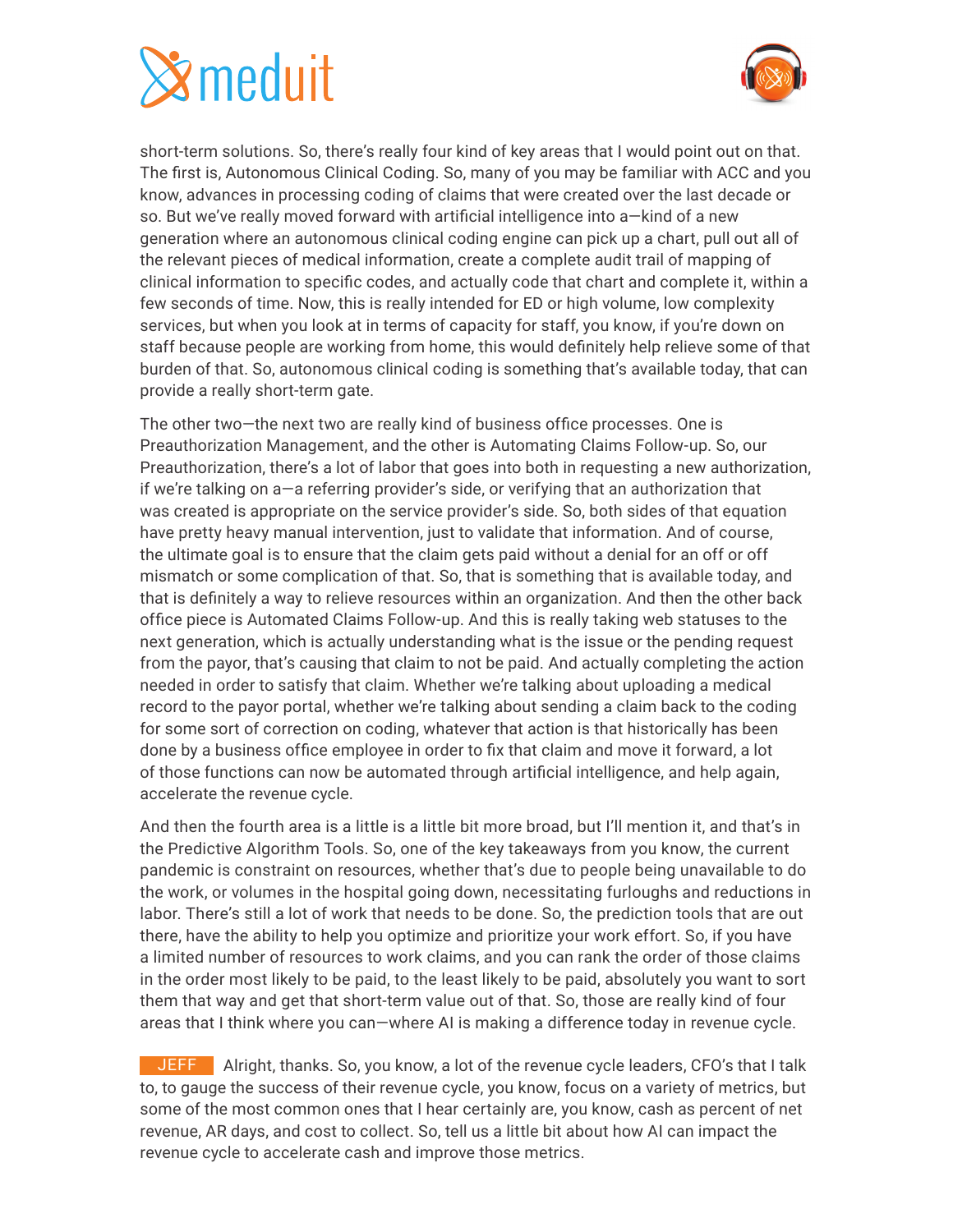

JASON Absolutely. There's a lot of dimensions to this. Really, it all relates back to the ability to create additional capacity, or additional work within your organization, without requiring additional bodies. So, you know, legacy rev cycle, you look at a bulk of backlog of AR and you look at you know, if somebody has a large AR over 90, they want to resolve it. They hire more people. They hire temps. They hire outsource agency. I think that's really really changing. So, obviously, you know, with the ability to automate some of the highvolume processes, you're able to reallocate those resources and do more with less. That's what everybody wants to do. So, you know, I mentioned multiple dimensions. I think obviously creating those touches with automation, is kind of the core value of creating productivity. But there's some additional you know, components to that. One is the increasing accuracy. So, if you are creating an automation that does the same process, the same way every time, it's never going to make a mistake. So, we know that sometimes humans make errors, unintentionally, but that also creates a rework process, or potentially a QA process where we have QA—mainly with QA processes, what people are doing, and make sure they're doing it correctly. But with automation and AI, you're really eliminating the errors in the process. It's going to do exactly what you want it to do.

*... that action is that historically has been done by a business office employee in order to fix that claim and move it forward, a lot of those functions can now be automated through artificial intelligence, and help again, accelerate the revenue cycle.*  – Jason Petrasich

Another interesting dimension I think is creating some stability, or resilience in your organization. So, you know, if there were a short-term spike in COVID cases and people had to go home, and you were able to—unable to do as much work today as you did yesterday, having automation in place gives you some resiliency. It's kind of immune to the fluctuations of that. And you know, even in a post-COVID world, you know, a couple years from now, you know, we talk about the weather, if you have a snow day. Most people you know, office is closed, stay home, not a lot of work gets done on a snow day. But if you're using automation, you know, you can get a good portion of that work to continue. So, I think you know, outside of just the pure cost benefit of using automation, and there's some stability in your organization, keeping things moving forward, obviously keep that cash flow up, that are additional kind of dimensions of that value.

**JEFF** So, I think, you know, as we look at the number of companies out there, and some of the marketing and things, the AI has become, or artificial intelligence become a buzzword certainly, with a lot of organizations, and not just within healthcare, but even outside of the healthcare over the last year or so. So, if I'm a provider today, kind of just starting to think about this, starting to look for solutions and trying to wade through everything that's out there, really understand you know, what would be compelling and where I should go, what kinds of products or companies, what kinds of things or solutions specifically would stand out to you, Jason, as something that a provider should look into?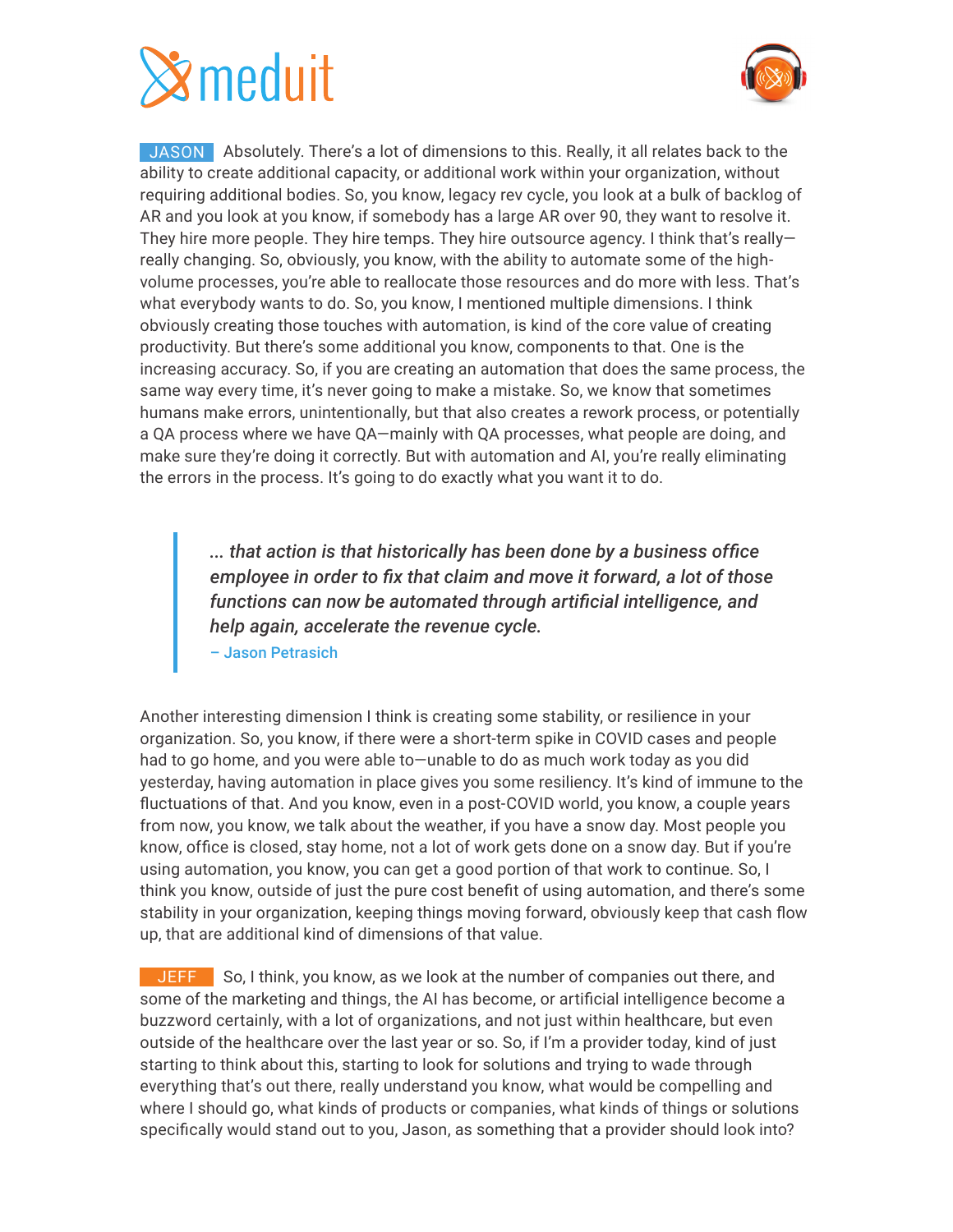

JASON Yes, absolutely. And I think it's you know, important to realize that there's no, you know, magic silver bullet here. There's no quick win that's going to fix everything for every revenue cycle organization or every hospital system. And everybody has unique processes and unique quirks, and there are special contracts and special things going on. And I think what you really need to look for is a company that has revenue cycle experience. So, it's one thing to take a bunch of smart people and throw them in a room and let them try to automate something. You know, there's a lot of smart technology companies out—you know, in the space today, but if they don't understand revenue cycle at the core, if they have never worked a claim, if they've never appealed a denial, if they've sat on hold with a payor for half an hour, waiting to get a claim fixed, it's going to be difficult for them to kind of grasp the actual you know, flow of how do things move through our industry, and how do problems crop up, and how do payors and providers kind of play this constant battle of trying to get claims paid cleanly, with the least amount of effort. I think it's really important to focus on that revenue cycle experience and somebody who understands actually how the revenue cycle works.

You know, I think secondary to that, you know, it's also important to go into any engagement with any provider, with the sense that, you know, you need some value like that. Especially, right now in terms of COVID, that even in general. You should be looking for a company that can offer up the value, before you ever have to pay anything. So, you know, avoiding kind of just a blanket subscription fee where you have to kind of trust that they're going to create something you know, for you at some point down the road. You want to actually get into a relationship with a vendor that is able to generate that value, and then charge you when you're actually receiving that value to the organization. So, I think that's a secondary piece. You know, understand the revenue cycle, but also that the approach of, make sure they're actually going to deliver value before you're paying that vendor anything.

**JEFF** Thanks. When people I think, start to hear about artificial intelligence, there's sort of this innate natural fear that you know, automation is coming and it's going to replace what people do. It's going to eliminate jobs, and just radically change the workforce. The reality of that might be a little different. So, tell us, kind of based on what you've seen in your experience, what's your vision at least initially over the next couple years about how AI solutions would impact the workforce within the revenue cycle?

JASON Yes, absolutely. The—AI is not going to replace people. We still need people who understand the business. You still need those subject matter experts in the organization. So, what's really going to happen is, it's going to change what people do, and how they do it. So, rather than an AR collector coming and sitting down and we're working their work queue every day, and touching every, single account, they may be taking the opportunity to create a rules, or teach or supervise—machine learning engine how to work a particular claim. So, they're still the experts. They know how to solve the problem, do the critical thinking, and move that forward, but rather than just doing that over and over again, on the same claims, they're actually going to be you know, teaching artificial intelligence how to do that work for them. And there will always be new scenarios, there will always be new denial reasons that pop up, different contract changes, payor manual changes that will always necessitate somebody who understands the business, to look at and react to something new. And so,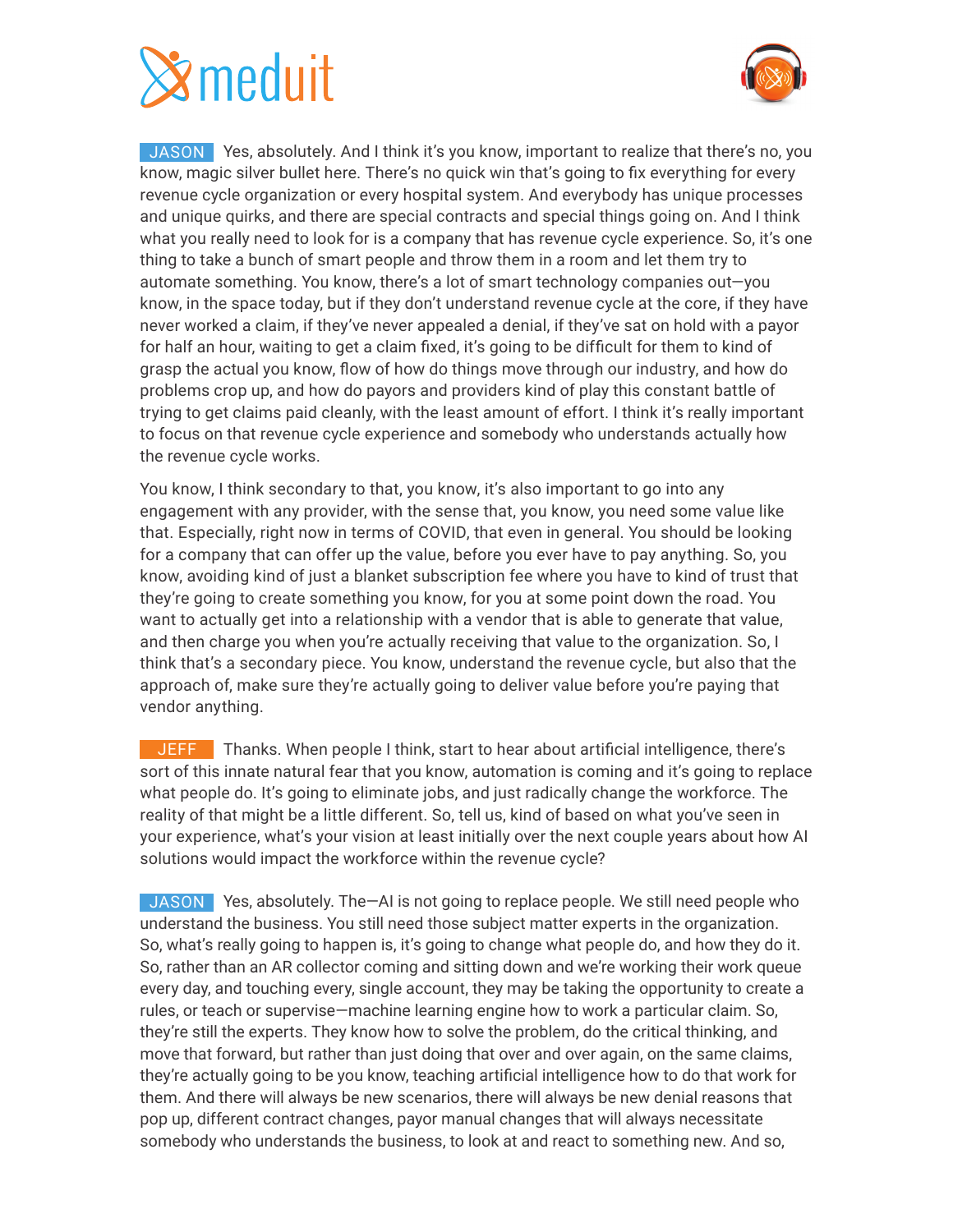

this change in what people do, really needs to be thought about as upscaling. This is a term that really applies you know, broadly, not just in healthcare. But the idea is, take your good people, invest in them. You're going to need their critical thinking. You're going to need their participation, and you're actually going to make them more sophisticated and give them, you know, more ability to challenge themselves and learn and grow as a person. So, actually I think it will end up uplifting people quite a bit in the industry. You're taking away the repetitive, boring, mundane stuff that people have been doing every day for their careers, and you're letting them focus on the interesting problems and solutions and moving that forward. So, I think that is, you know, really the key. You're going to upscale the workforce, and change their behavior.

*"We're able to understand how many days it will take a payor to respond to a claim, how likely they are to pay it or deny it, what's if it is denied, how likely are you able to overturn that denial and is it worth your time in order to do an appeal or a reconsideration?"* – Jason Petrasich

The other interesting offshoot of this is whereas you're looking at, like actual employee productivity, I believe that productivity will go down. And that's not a bad thing, because if you look at what people are doing today, they may have a handful of easy claims. It takes them two minutes to touch, move forward, and fix, and then they have a handful of complex claims, what makes them you know, 20 or 30 minutes, writing an appeal or work to researching a denial and to do that. And so, if you're taking all those easy two-minute claims off of their desk, or two-minute work efforts off their desk, you're going to be left with the more complex ones. So, the individual employees, their productivity will probably go down because they're working the harder claims, but in aggregate, when you add the artificial intelligence productivity and the employee productivity, you're going to have a pretty significant net increase in overall productivity. So, when you look at it from a people/person, —people perspective, it's definitely going to change how they do the work, but I think it's—can be perceived as a positive growth, for everybody who's working the rev cycle.

**JEFF** That's exciting. So, I want to dial in now specific to, you know, you Jason, the work that your team has been doing over the last few months. So, tell us what specific solutions does Meduit provide that are available in the AI space today?

JASON Absolutely. So, we have a product that we call MedAutoCode which will process the emergency department claims in terms of coding, and relieve that work effort off of the HIM team. Whether you're insourced or outsourced, you can automate this. It's a really fantastic solution and it comes with the full audit trail on every claim in a PDF form, in case you ever need to go back and audit that. There's a ton of analytics that go around this. And it, you know, at the core of the way that these AI processes work, and this will count for the other ones as well, if there's every any exceptions, if there's ever anything that it doesn't now have to do, it drops to the work queue. So, you already have a work queue for your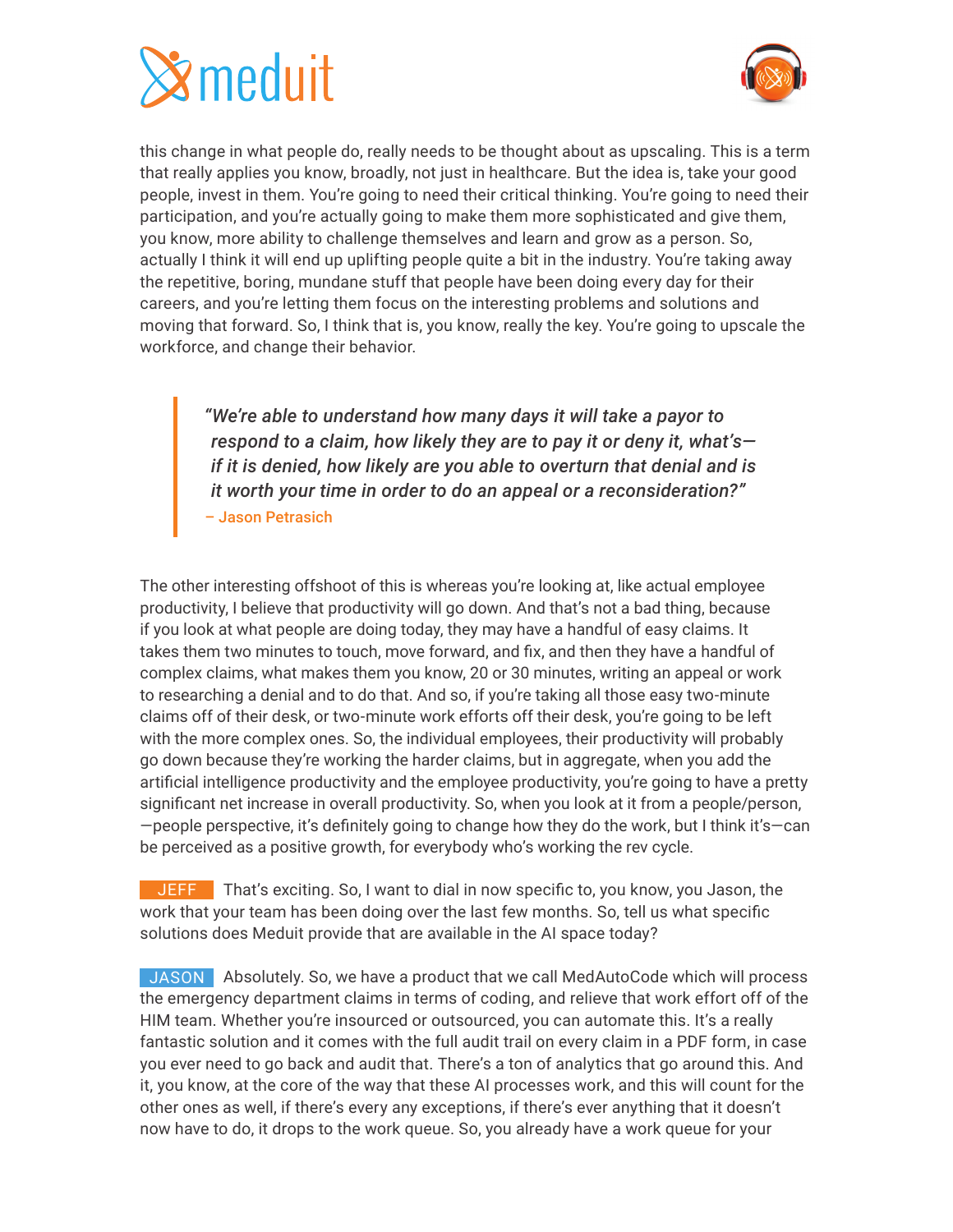

coding. All this would do essentially was kind of shrink that work queue, because some of those pieces of work would be automated. You know, some of them might be too complex for the automation to pick up, but those will fall through and the team that you have in place will pick those up and work through those. So, it's a really great solution. It's relatively easy to deploy, as long as you have an electronic medical record system. It can connect in, gather all the information, and process that and you can integrate with multiple different patient accounting systems.

We also have artificial intelligence driven preauthorization workflows, where we're able to automate the steps of logging into the payor portal, and most importantly, understanding and answering clinical questions related to requesting authorization. And get that submitted and then take the submitted information and then post that back into any particular patient accounting system. So, this is done through a robotic process automation, so it does not require any IT interfaces. It's done as if it were a user sitting in front of your systems and logging in and performing those actions. The other business process that's similar to that that we have is the automated claims follow-up workflow. And this is where we are using our machine learning engine to absorb the skills of all the subject matter experts that are working AR and denials every day. And capturing that information and building a robust business rules set of solutions around that. So, when we see a particular denial from a specific payor, we know exactly what actions we take in order to move that forward, whether that's a reconsideration request, or a corrected claim, or sending it back to coding, or whether it's an adjustment because it's something that's not fixable or not billable. All of those outcomes can be taught to the automated claims follow-up engine. And over time, as it iterates through, it will start to pick up and automate many of those repetitive common claim denial or claim issues that pop up in everybody's AR.

And then the last area that we have is MedProve Prediction Solutions. We actually have three different aspects of this. We have a Patient Propensity Pay Prediction. We have a Presumptive Charity Prediction. And we also have some Payer Behavior Predictions. And that one is the one that I think is the most interesting. We're able to understand how many days it will take a payer to respond to a claim, how likely they are to pay it or deny it, what's—if it is denied, how likely are you able to overturn that denial and is it worth your time in order to do an appeal or a reconsideration? And those tools, all of those tools, really kind of come together to help you optimize your workforce, and make sure that you know, if you have limited number of people available, that they are working on the most valuable things to your organization. So, those are really the four main products that we have today in the AI space.

JEFF Very interesting. So, if someone wants to get more information on these solutions or talk to you about artificial intelligence further, Jason, what's the best way to reach out and contact you or the Meduit AI team?

JASON Absolutely. So, folks can go to our website, **Meduitrcm.com** and get more information from the website there. If you want to give us a phone call, you can find our contact number on the website, and somebody will be able to help you.